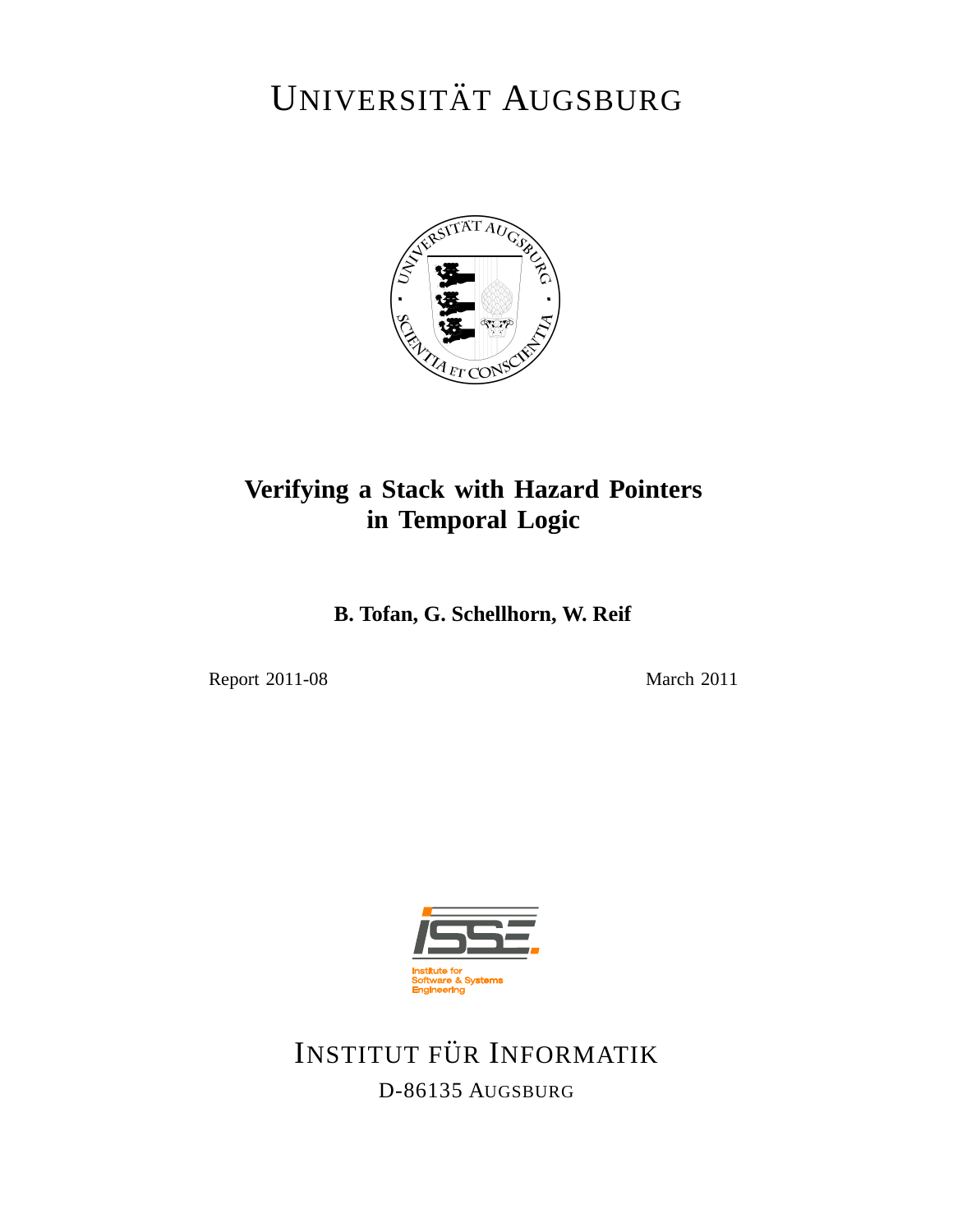Copyright  $\odot$  B. Tofan, G. Schellhorn, W. Reif Institut für Informatik Universität Augsburg D–86135 Augsburg, Germany http://www.Informatik.Uni-Augsburg.DE — all rights reserved —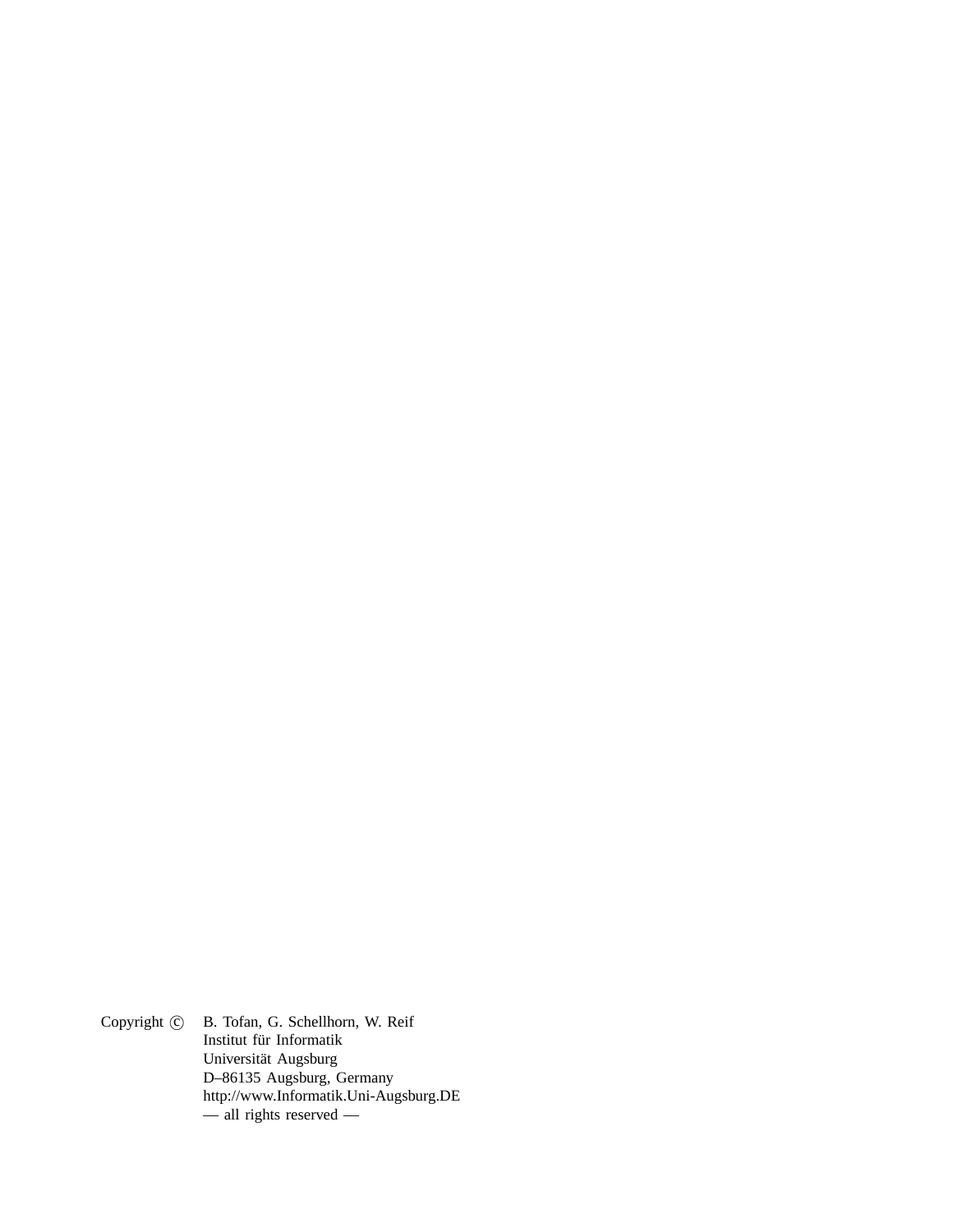## Verifying a Stack with Hazard Pointers in Temporal Logic

Bogdan Tofan Gerhard Schellhorn Wolfgang Reif Institute for Software and Systems Engineering University of Augsburg {tofan,schellhorn,reif}@informatik.uni-augsburg.de

*Abstract***—A significant problem of lock-free concurrent data structures in an environment without garbage collection, is to ensure safe memory reclamation of objects that are removed from the data structure. An elegant solution to this problem is Michael's hazard pointers method, but the verification of a simple lock-free stack with hazard pointers is challenging.**

**This work contributes to the formal verification of lock-free algorithms. Using the temporal logic framework of the interactive prover KIV, we verify correctness and liveness of a lock-free stack with hazard pointers. The proof exploits the algorithm's symmetry and requires neither additional history variables nor temporal past operators to describe inter-process interference. Moreover, the verification shows a relation between hazard pointers and garbage collection, which makes it possible to reuse the verification conditions from the simpler proof under garbage collection.**

#### I. INTRODUCTION

Lock-free (non-blocking) implementations of concurrent data structures avoid major problems associated with blocking, such as convoying, deadlocks or priority inversion. Their main liveness property *lock-freedom* [1] guarantees global progress even in the presence of arbitrary delays or failure of single processes. Their main correctness property *linearizability* [2], ensures that each operation appears to take effect instantly at one step (the linearization point) between its invocation and response. Thus from an external point of view, a linearizable operation executes atomically and can be used in a modular way. In addition, performance results show that lock-free implementations can outperform lock-based implementations significantly in the presence of contention or multiprogramming [3]. These properties are even more important as multicore architectures have become mainstream.

The advantages of lock-free implementations come at the price of an increased complexity to develop and verify them. These data structures are often used in programming environments without support for automatic garbage collection (GC). There, the problem of safe memory reclamation of objects that have been removed from the data structure imposes significant additional challenges on design and verification. Memory occupied by a removed object can not be simply deallocated (e.g., using a *free* library call in C / C++) as other processes can still access this object in their operations. The possible concurrent reuse of locations introduces a further fundamental problem of lock-free algorithms, the ABA problem [4]. It becomes manifest in subtle errors such as data structure corruption or wrong return values (see Section III).

Several reclamation schemes that compensate the absence of GC exist (see [5] for a performance analysis). Unfortunately, not much work has been done on their mechanized verification. It is nevertheless worthwhile to formally analyse their subtleties, as these schemes affect many critical applications.

**Contributions** Hazard pointers [6] enable safe memory reclamation by extending concurrent algorithms with local non-blocking garbage collection. Our work contributes an analysis of the central properties of hazard pointers and applies the results to verify an extended lock-free stack. Proving safe memory reclamation and ABA-avoidance for a stack with hazard pointers has been setup a challenge for program verification [7]. To the best of our knowledge, our proof is the first mechanized proof of such an algorithm.

The verification allows for a comparison of our approach (RGITL) –which applies interval temporal logic and symmetric rely-guarantee reasoning– with two other current approaches (CSL, HLRG) that have verified a similar case study (cf. Section VII). On the one hand, the proofs show that RGITL is able to mechanically analyze both safety and liveness requiring neither reasoning about the past nor additional history variables to capture temporal properties. On the other hand, both CSL and HLRG benefit from separation logic's more succinct modular reasoning about the heap.

Our proofs address all aspects of the reclamation scheme: memory-safety and ABA-prevention as well as preservation of linearizability and lock-freedom of the stack. The proof reveals that the central correctness arguments under GC [8], [9] can be reused with hazard pointers. Furthermore, all verification conditions are expressed in terms of at most two contending processes –a symmetry reduction which has not been exploited to this extent before. Thus the proofs can be kept moderately complex.

We have improved our previous decomposition theory (cf. [9], [10]) to allow for this symmetry reduction, but the focus in this work is rather on its application. Due to space limitations and to keep the presentation readable, we do not detail every formal aspect. However, the KIV system and a complete web presentation of all proofs from both the verification of the decomposition theory and its application to the stack (under GC and with hazard pointers) is available online [8].

The remainder of this paper is organized as follows: Section II gives an introduction to hazard pointers. Section III specifies the main case study of this paper, the extended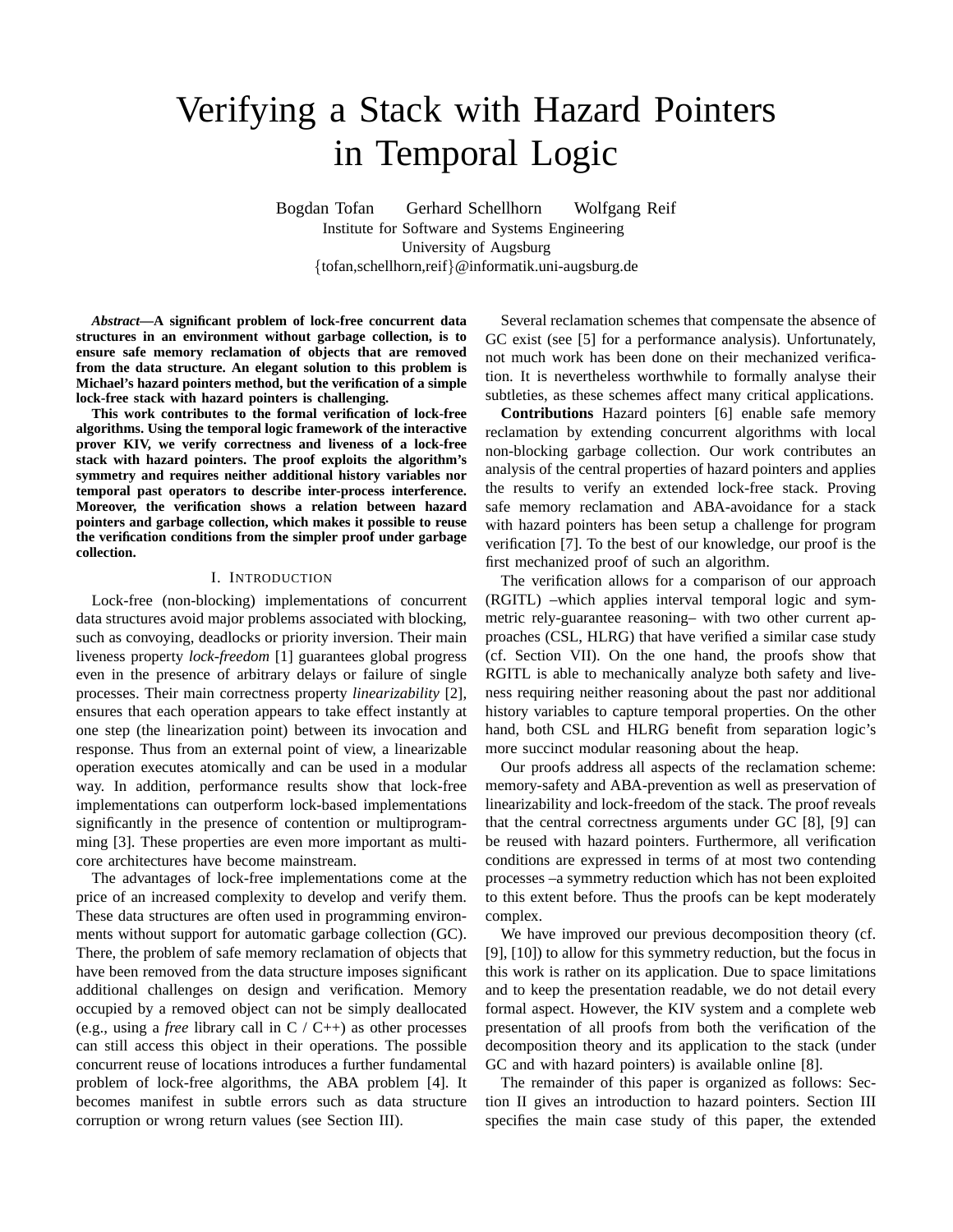

Fig. 1: Michael's Hazard Pointers Method.

stack algorithm. Section IV briefly introduces the verification framework which forms the base for the applied decomposition theory. The system model, the embedding of rely-guarantee reasoning and the decomposition of linearizability and lockfreedom are described in Section V. Section VI shows four central properties of the hazard pointers method and their specialization to formal verification conditions in the case study. Section VII presents related work and a comparison. Finally, Section VIII concludes with a summary of the main results and a short overview of our current and future work.

#### II. THE HAZARD POINTERS METHOD

Figure 1 illustrates hazard pointers, which allow removed objects to be safely freed to the environment's memory management system without depending on special support from the underlying architecture.

(1) processes  $p, q, \ldots$  can concurrently allocate and insert new objects NEW to a lock-free data structure LDS. Every process p collects the memory of objects that it removes from  $LDS$  in a local pool of retired locations  $RL_p$ . These locations are potential candidates for deallocation. However, the contending use of these retired locations must be considered first.

(2) each process is associated with a fixed (small) number of single-writer multi-reader shared pointers, so called hazard pointers. All hazard pointers of all processes are contained in a global hazard pointer record HPR. By setting one of its hazard pointers to a location  $r$ , process  $p$  signals other contending processes not to deallocate this location. Crucially, to ensure that this signal is indeed considered,  $p$  subsequently checks whether  $r$  is still part of  $LDS$ . Only if this check (called hazard pointer validation) succeeds,  $p$  enters a hazardous code region where it accesses  $r$ .

To deallocate memory, a process  $p$  executes a scan operation in two phases (3) and (4). In (3), it consecutively collects all hazard pointers of all processes in a local pointer list  $PL_p$  by traversing  $HPR$ . In (4), all retired memory locations  $r$  that were not found when traversing  $HPR$  ( $r \in RL_p - PL_p$ ), are freed to the environment's memory management system for arbitrary reuse.

A properly extended lock-free algorithm with hazard pointers has the following central correctness property:

#### A validated hazard pointer is not concurrently freed.  $(1)$

This is because at the time of its successful validation, a hazard pointer is in LDS and hence in no retired list. Consequently, no currently running scan will deallocate it. After its successful validation, a hazard pointer might be concurrently retired, while still being used. Yet it is not freed, since the retiring process collects the pointer during its traversal of HPR.

#### III. A LOCK-FREE STACK WITH HAZARD POINTERS

#### *A. Lock-Free Stack*

Instead of using locks, lock-free algorithms typically utilize an optimistic try-retry scheme and atomic synchronization primitives such as the widely supported single-word CAS (Compare-And-Swap) instruction. A lock-free operation speculatively applies several manipulations on a local copy (called snapshot) of the shared data and attempts to synchronize the global data with the updated copy using CAS.

$$
\begin{array}{l}\n\text{CAS}(Old, New; G, Succ) {\n {\text{if*}}\n G = Old then $\{G := New, \; Succ := true\}$\n else \n Succ := false \n}
$$

A CAS instruction compares a global word-sized parameter G with an older local snapshot version *Old*. If these values are equal, then G is updated to a new value *New* and true is returned to indicate the successful update.

Throughout this work, we use formal KIV-specifications to describe programs. In the specification of CAS, the semicolon separates input from reference parameters; the additional parameter *Succ* is used to return a (boolean) value, a comma separates parallel assignments and **if\*** denotes that the comparison requires no (extra) step.

Figure 2 illustrates the lock-free stack which provides concurrent push and pop operations (the shaded code in pop can be ignored for now). The algorithm is a prime example of a lock-free data structure, taken from Michael [6] and attributed to Treiber [4]. The shared stack is a singly linked list of cells in the application's memory heap  $H$ .

The heap is simply a partial function from references  $r$ : *ref* (with *null*  $\in$  *ref*) to cells, which are pairs of values and locations having .val and .nxt selector functions. The heap is associated with several standard operations:  $r \in H$  tests whether  $r$  is in  $H$ 's domain (allocated), heap lookup is denoted as  $H[r]$ , deallocation as  $H - r$ , heap update as  $H[r, c]$  and allocation as  $H[r, ?]$ , where ? denotes an arbitrary cell content.

A shared variable Top points to the top cell of the stack.



Whenever a process executes a push, it first allocates a new cell  $UNew$  (lines U3 / U4 execute in one step) and initializes it with input value  $In.$  Then it repeatedly tries to  $CAS$  the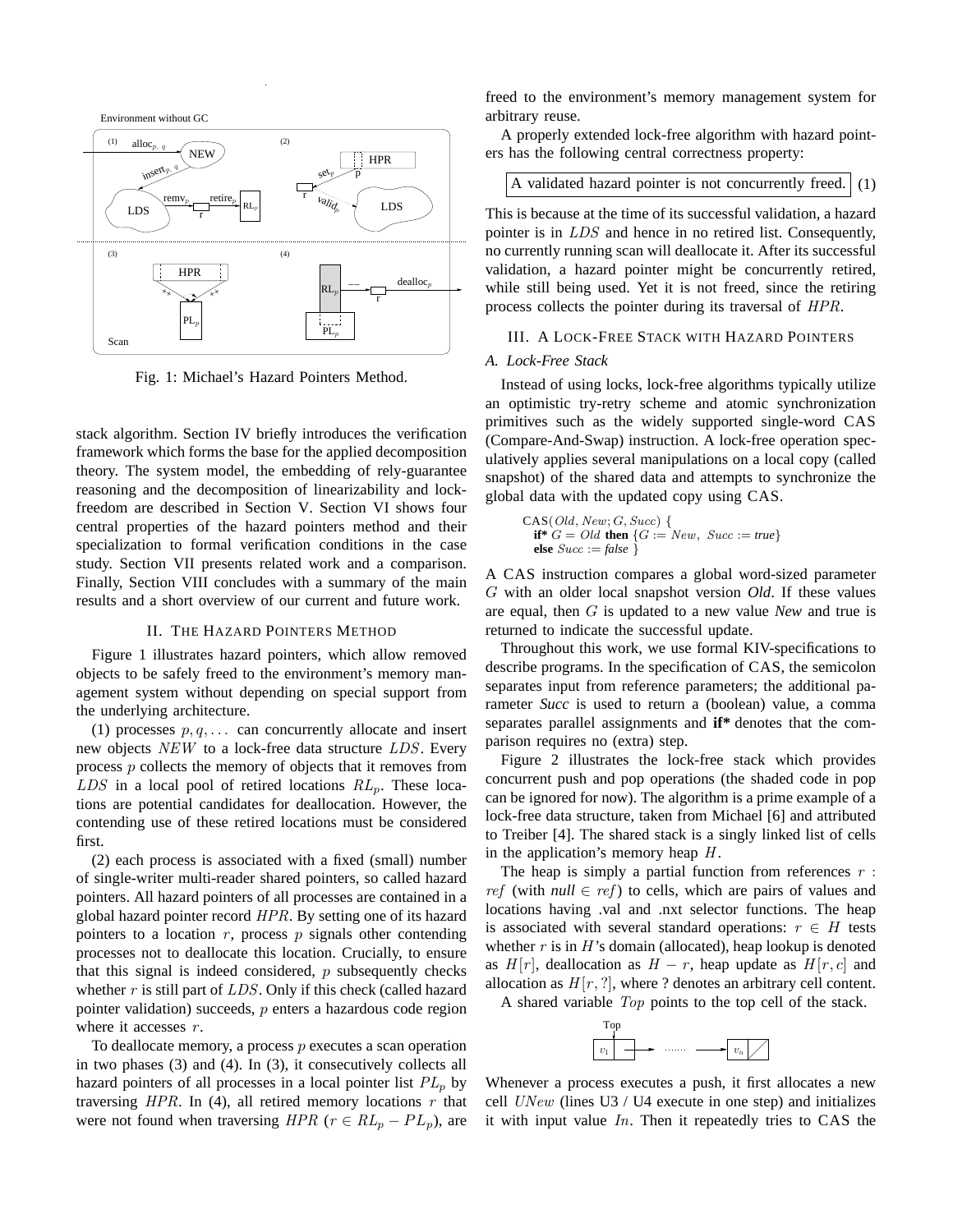U1  $Push(In; \text{ } UNew, \text{ } USucc, \text{Top}, H)$  {  $U2$  $II3$ U4 U5 U6 U<sub>7</sub> U8 U9 **let**  $UTop = ?$  **in** { **choose** r **with**  $(r \neq null \land r \notin H)$  **in** {  $UNew := r$ ,  $H := H[r, ?]$ ,  $USucc := false$ ;  $H[UNew].val := In:$ **while**  $\neg$  *USucc* **do** {  $UTop := Top;$  $H[UNew]$ .nxt :=  $UTop;$  $CAS(\text{UTop}, \text{UNew}; \text{Top}, \text{USucc})\}$ 

O1  $Pop(; Id, OHazaard_{pc}, OTop, OSucc, RL, Top, H, HPR, Out)$ O2 O3  $O<sub>4</sub>$ O5 O6 O7 O8 O9 O10 O11 O12 O13 O14 O15 O16 O17 **let**  $ONxt = ?$ ,  $Lo = empty$  **in** { OSucc := *false*; **while**  $\neg$  *OSucc* **do** {  $\textit{OTop} := \textit{Top}, \textit{OHazard}_{pc} := \textit{false};$ **if**  $\text{OTop} = null$  **then** { OSucc := *true* } **else** {  $HPR(Id) := OTop;$ **if**\*  $\text{OTop} = \text{Top}$  **then** {  $OHazard_{pc} := true;$  $ONxt := H[OTop].$ nxt;  $CAS(OTop, ONxt; Top, OSucc)\}$ **if**  $\text{OTop} \neq \text{null}$  **then** {  $Lo := H[OTop].val'$ ;  $RL := OTop + RL$ ,  $OHazard_{pc} := false$  $Out := Lo\}$ 

```
S1 Scan(; Scan, BefInc_{pc}, Lid, Lhp, PL, RL, H, HPR) {
S2
S3
S4
S5
S6
S7
S8
S9
S10
S11
      PL := [], Scan := true;
      while Lid ≤ MAXID do {
        Lhp := \overline{HPR(Lid)}, \overline{BefInc_{pc}} := true;if Lhp \neq null then {
          PL := Lhp + PLLid := Lid + 1, BefInc_{pc} := false };
      while Scan do {
        choose r with (r \in RL - PL) in {
          RL := RL - r, H := H - rifnone Scan := false, Lid := 0}
```
#### R1  $Reset$ ; *Id*, *HPR*) {*HPR*(*Id*) := *null*}

Fig. 2: Lock-Free Data-Stack with Hazard Pointers.

global top to point to this new cell (lines  $U_0 - 9$ ). A pop reads the shared top (if this snapshot is null, the special value *empty* is returned) and locally stores the snapshot's next reference which becomes the target of the subsequent CAS. If it succeeds, the top cell is removed from the stack and its value is returned.

Simply deallocating a removed cell at the end of pop can cause contending pop-processes to dereference an illegal snapshot pointer. If the reference is concurrently reused, an ABA problem can occur: suppose that a pop-process  $p$  takes a snapshot of the top pointer when the stack consists of exactly one cell at location A. Process  $p$  is delayed after setting its local next reference ONxt to null in line O12 for another process q, which executes a successful pop, freeing A. Subsequently,  $q$  executes two successful push operations, thereby allocating reference B and then again A. Then  $p$  is rescheduled and its CAS operation in line O13 erroneously succeeds, violating the semantics of pop.

#### *B. The Extended Stack*

Applying the hazard pointers technique requires no modification of the push operation. The pop operation requires one hazard pointer to cover the hazardous usage of the snapshot pointer OTop in lines O12 and O13. This hazard pointer is atomically set in line O9, using the global hazard pointer record  $HPR : \mathbb{N} \rightarrow ref$  and the identifier  $Id : \mathbb{N}$  of the current process. In line O10, before any hazardous usage, the hazard pointer is validated. Crucially, only after this test succeeds, it can be guaranteed that the snapshot cell is not concurrently freed and possibly reused. An additional boolean flag  $OHazard_{pc}$  marks the hazardous code region in which the validated hazard pointer equals (covers) the snapshot  $\widehat{OTop}$ (this flag is required in the verification only, since our logic does not use program counters). In line O16, a location that has been removed from the stack is added to a local list of retired references RL.

Operation Scan (characterized by boolean flag Scan) frees retired locations that are not concurrently used. In its first loop, a scan sequentially traverses the hazard pointer record: reading each hazard pointer and collecting it in a further pointer list PL –where constant MAXID denotes the greatest occuring process identifier. This includes atomically taking a snapshot Lhp of the  $HPR$  entry at process index  $Lid$  (initially 0) and adding it to a local pointer list  $PL$  (BefInc<sub>pc</sub> is a further program counter substitute used in the proofs). In the second loop, retired memory locations that are not in PL are consecutively deallocated.

To simplify verification while maintaining the core ideas of Michael's algorithm, our version of the extended stack uses several algebraically specified data structures. In particular, we use a function to model the hazard pointer record, while Michael proposes a singly linked heap list. In the second loop of the scan operation, the **choose** summarizes some merely local steps that are required to determine the deallocable references  $RL - PL$ . Furthermore, we allow a scan to be performed arbitrarily between stack operations, while Michael calls a scan at the end of pop, depending on the current number of retired locations. As a simple extension, we consider the possible reset of a hazard pointer Reset between executions of push, pop or scan, while the original code does not explicitly reset.

#### IV. THE VERIFICATION FRAMEWORK

#### *A. Interval Temporal Logic*

Interval temporal logic (ITL) [11] in KIV [12] is based on algebras and intervals. Algebras define a semantic for the signature and intervals (executions) are finite or infinite sequences of states which evolve from program execution. A state maps variables to values in the algebra. In contrast to standard ITL, the logic explicitly includes the behavior of the program's environment in each step: in an interval  $I = [I(0), I'(0), I(1), I'(1), \ldots]$  the first program transition leads from the initial state  $I(0)$  to the primed state  $I'(0)$  and the next transition (from state  $I'(0)$  to  $I(1)$ ) is a transition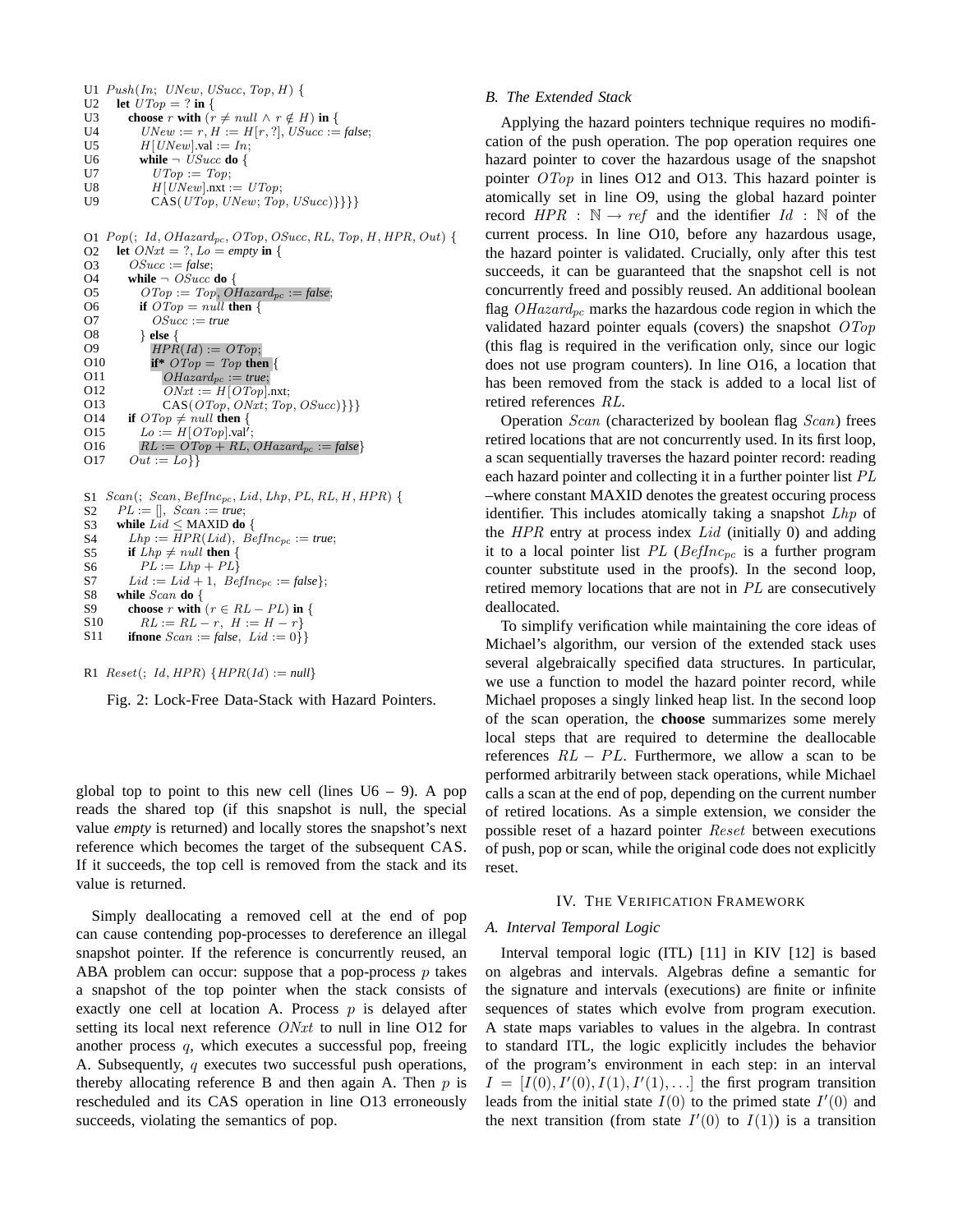of the program's environment. In this manner program and environment transitions alternate (similar to [13]).

We write  $V$ ,  $V'$ ,  $V''$  to denote variable  $V$  in states  $I(0)$ ,  $I'(0)$  and  $I(1)$  respectively. Hence transitions of the form  $(V, V')$  refer to program transitions, whereas transitions  $(V', V'')$  denote environment transitions. The last state of an interval is characterized by the atomic formula **last**.

The logic uses standard temporal operators to express future properties of an interval  $(\square, \Diamond, \bullet, \text{until}, \dots)$ , but it does not include temporal past operators. In rely-guarantee proofs, formulas  $R(V', V'') \longrightarrow G(V, V')$  are of particular interest, where  $G$  resp.  $R$  is the guarantee resp. rely condition of a process and the "sustains" operator  $\stackrel{+}{\longrightarrow}$  ensures that a process sustains its guarantee in each step, as long as the environment has not previously violated its rely (cf. Section V).

$$
R(V',V'') \xrightarrow{+} G(V,V') : \leftrightarrow
$$
  

$$
G(V,V') \text{ unless } (G(V,V') \wedge \neg R(V',V''))
$$

where  $\varphi$  unless  $\psi$  abbreviates  $(\Box \varphi) \vee (\varphi$  until  $\psi)$ .

The programming language provides the common sequential constructs  $(:=, ;, if, ...)$ , a construct for weak-fair ( $\parallel$ ) and one for non-fair ( $\parallel_{\text{nf}}$ ) interleaving. Note that arbitrary programs  $\alpha$ and formulas can be mixed, since they both evaluate to true or false over an algebra A and an interval I. In particular,  $\alpha$ evaluates to true in I iff I is an execution of  $\alpha$  (interleaved with arbitrary environment steps).

#### *B. Symbolic Execution and Induction*

The framework is based on the sequent calculus. A sequent is an assertion of the form  $\Gamma \vdash \Delta$ , where  $\Gamma, \Delta$  are lists of formulas. It claims that the conjunction of all formulas in antecedent Γ implies the disjunction of all formulas in succedent ∆. Sequents are implicitly universally closed. A typical sequent (proof obligation) about concurrent programs has the form

```
\alpha, E, F \vdash \varphi
```
where a program  $\alpha$  executes the program steps in an environment constrained by temporal formula E. Predicate logic formula F describes the current state of an  $\alpha$ -execution and  $\varphi$  denotes the temporal property of interest. A sequent of the aforementioned form is:

$$
(M := M + 1; \beta), M = 1 \vdash M'' = M' \xrightarrow{+} M' > M \tag{2}
$$

The executed program is the sequential composition  $M :=$  $M + 1$ ;  $\beta$ , environment behavior is unrestricted ( $E = true$ ) omitted), the current state maps  $M$  to 1 and the succedent claims that the program increments  $M$  as long as its environment leaves M unchanged  $(M'' = M' \stackrel{+}{\longrightarrow} M' > M)$ .

**Symbolic Execution**. Proving sequents that contain temporal assertions is done by symbolically stepping forward to the next states of an interval, calculating strongest post conditions for each program step, possibly weakened according to environment assumptions. Thus the calculus is rather similar to classic symbolic execution of sequential programs [14], once environment behavior is suitably restricted.

Executing one step is done in two implicit phases which concern programs as well as formulas. In the first phase, information about the first program and environment transition is separated from information about the rest of an interval by applying unwinding rules. A program is unwound by calculating the effect of its first statement and discarding it; the sustains operator is unwound as follows:

$$
\psi \stackrel{+}{\longrightarrow} \varphi \equiv \varphi \land (\psi \rightarrow \bullet (\psi \stackrel{+}{\longrightarrow} \varphi))
$$

Applying this rule on the succedent of (2) yields

$$
M' > M \wedge (M'' = M' \rightarrow \bullet (M'' = M' \xrightarrow{+} M' > M))
$$

In other words, we have to show that the counter is incremented in the (first) program transition and  $M' > M$  has to be sustained in the rest of the interval, only if the (first) environment transition leaves M unchanged.

The second phase of a symbolic execution step "moves" to the next state of an interval. In (2), the rest of the interval must satisfy:

$$
\beta, M = 2 \vdash M'' = M' \xrightarrow{+} M' > M
$$

Note that the counter has value 2 in the next state and the remaining program is  $\beta$ .

**Induction** Well-founded induction is used to deal with loops. A suitable induction term can be frequently derived from a known liveness property  $\varphi$  as the number of steps until  $\varphi$  holds. Thus the proof of a sustains formula on an infinite interval I can be carried out by inducing over the length of an arbitrary finite I-prefix. Further details on induction and the underlying temporal logic calculus can be found in [15], [16].

V. THE SYSTEM MODEL, SYMMETRIC RELY-GUARANTEE REASONING AND THE DECOMPOSITION THEOREMS

#### *A. The Concurrent System Model*

We define a generic interface procedure COP which models arbitrary operations (blocking or non-blocking) that a process can invoke on concurrent data structures.

$$
COP(In; LS, GS, Out)
$$

Parameters In resp. Out are used to insert resp. return values. Parameter  $LS$ : *lstate* is the exclusive local state of the invoking process (with process identifier LS.id), whereas  $GS: qstate$  corresponds to the global state.

In the stack case study, COP is instantiated with the nondeterministic choice between one of the non-blocking operations that each legal process (having an identifier  $\leq$  MAXID) can concurrently execute. Illegal processes just skip.

 $COP(In; LS, GS, Out)$  { **if**  $LS$  id  $\leq$  MAXID **then** {  $Pu\bar{sh}(In;LS,GS) \vee Pop(;LS,GS,Out)$  $\vee$  Scan(; LS, GS)  $\vee$  Reset(; LS, GS)}}

The global state  $GS$  consists of the shared variables  $Top, H$ , HPR for the top-of-stack pointer, the application's heap and the hazard pointer record, whereas the local state LS is the tuple of all local variables  $Id$ , UNew, USucc, OHazard<sub>pc</sub>, OTop, OSucc, Scan, BefInc<sub>pc</sub>, Lid, Lhp, PL, RL.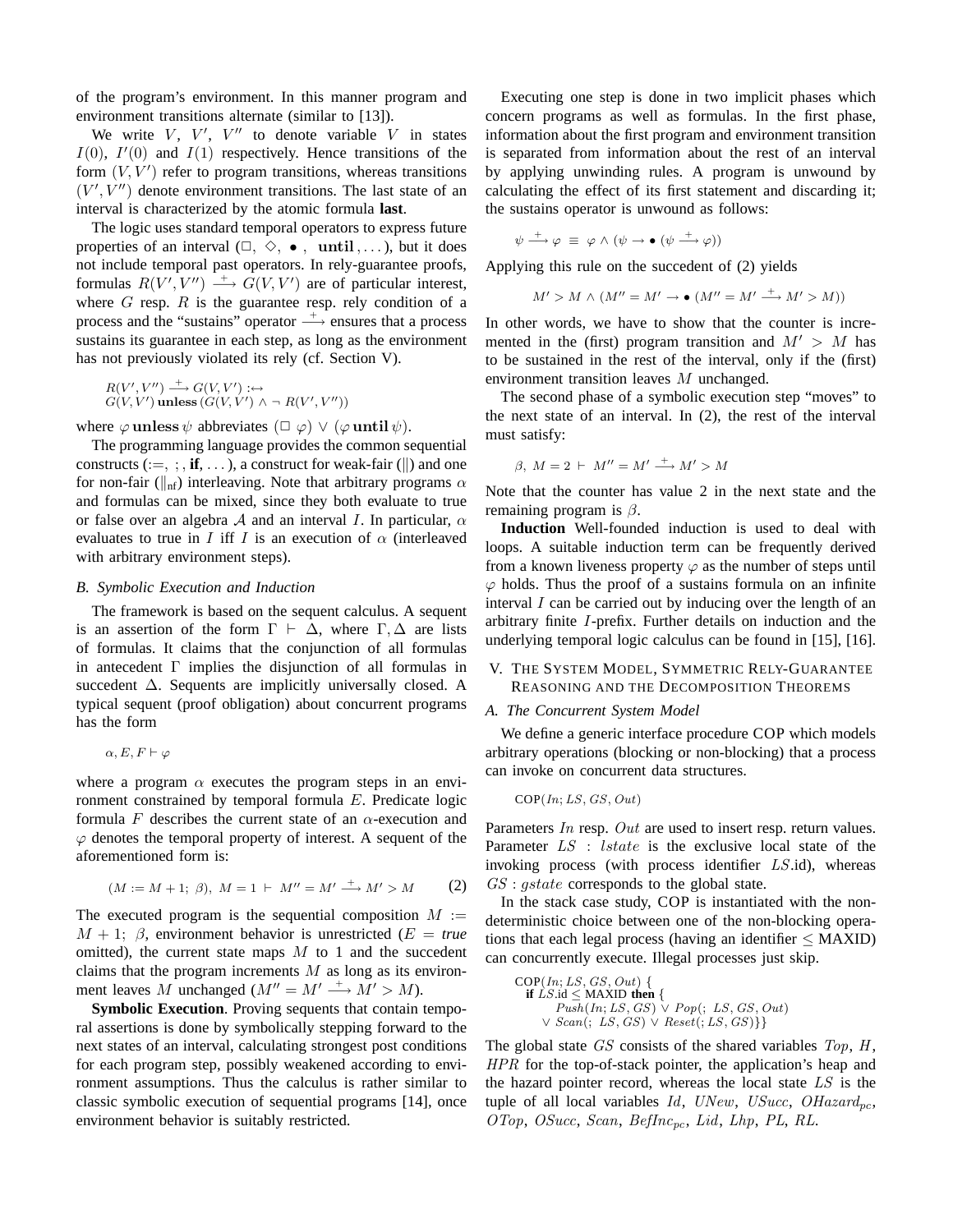The generic procedure SEQ defines the possible sequential behaviors of each process. A process can either instantly terminate or execute, finitely or infinitely often, the following steps (denoted by the star operator **\***): it executes steps that are unrelated to COP (abstracted by *skip*), or it runs one of the data structure operations.

 $Step(p; In, LS, GS, Out)$  $\{skip \forall$  (*Skip*  $\vee$  COP(*In*; *LS*, *GS*, *Out*) $\}^*$ 

The generic system model SPAWN recursively spawns  $n+1$ processes  $(n : \mathbb{N})$  to execute in parallel.

 $S$ PAWN $(n; Inf, LSf, GS, Outf)$  { **if**\*  $n = 0$  **then**  $S_{EQ}(0; Inf(0), LST(0), GS, Outf(0))$ **else**  $\text{Seq}(n; Inf(n), LSt(n), GS, Outf(n))$  $\{$  SPAWN(n – 1; Inf, LSf, GS, Outf) $\}$ 

Parameters  $Inf, LSf, Outf$  are global functions from process identifiers to the corresponding process-local component, e.g.,  $LSf : \mathbb{N} \rightarrow \text{lstate maps each process to its local state.}$ 

The interleaving of process steps in SPAWN is weakly fair. However, lock-freedom must also ensure global progress under an unfair scheduler which can discard single processes for good. To relax the assumption of weak-fair interleaving for the decomposition of lock-freedom, we have defined a further standard concurrent system (similar to [17]), in which each process executes non-blocking COP calls in an infinite loop and the interleaving is not fair (cf. [8]). In both systems, the decomposition yields the same local proof obligations for relyguarantee reasoning and lock-freedom (cf. Sections V-B, V-C), i.e., these proof obligations also ensure lock-freedom under an unfair scheduler in the standard system.

#### *B. Symmetric Rely-Guarantee Reasoning*

To reduce the proof effort that arises from interleaving process steps in the overall concurrent system SPAWN, we have embedded a symmetric version of rely-guarantee reasoning [18], [19] within the temporal logic framework. The symmetry reduction avoids reasoning over the whole program state  $LSf \times GS$ , allowing specifications to consider at most two processes  $p$  resp.  $q$  with local states  $LS$  resp.  $LSQ$ .

The rely-guarantee embedding avoids reasoning about interleaved executions, by abstracting from interference from other processes using rely conditions  $R_{ext}$ . In return, each process guarantees a certain behavior towards its environment according to guarantee conditions  $G_{ext}$ . Our central relyguarantee proof obligation claims that in each execution of COP, each program transition sustains  $G_{ext}$  if the preceding environment transitions have preserved  $R_{ext}$ .

$$
COP(In; LS, GS, Out) \vdash R_{ext} \xrightarrow{+} G_{ext}
$$
 (3)

We introduce further subpredicates to structure  $G_{ext}$  and  $R_{ext}$  into three categories: step invariant guarantee and rely conditions  $G$  and  $R$ , state invariant conditions  $Inv$  and  $Disj$  (to encode disjointness between the two local states), plus, local pre- postconditions Idle which hold between COP-executions only. A more detailed description of the structural predicates is given in the following; their use in the stack case study is shown in Section VI in detail.

According to  $G_{ext}$ , program steps in COP executions maintain the guarantee conditions and the state invariants, plus, they establish the pre- postconditions.

$$
G_{ext}(LS, LSQ, GS, LS', LSQ', GS') :\leftrightarrow
$$
  
\n
$$
G(LS, LSQ, GS, LS', GS')
$$
  
\n
$$
\wedge \begin{pmatrix} Inv(LS, GS) \wedge Inv(LSQ, GS) \wedge Disj(LS, LSQ) \\ \neg Inv(LS', GS') \wedge Inv(LSQ', GS') \wedge Disj(LS', LSQ') \end{pmatrix}
$$
  
\n
$$
\wedge \begin{pmatrix} \textbf{last} \rightarrow \textbf{Id}e(LS) \end{pmatrix}
$$

According to  $R_{ext}$ , environment transitions do not modify the local state LS and they maintain R and the state invariants.

$$
R_{ext}(LS',LSQ',GS',LS'',LSQ'',GS'') :\leftrightarrow
$$
  
\n
$$
LS'' = LS' \land R(LS',GS',GS'')
$$
  
\n
$$
\land (Inv(LS',GS') \land Inv(LSQ',GS') \land Disj(LS',LSQ') \rightarrow
$$
  
\n
$$
Inv(LS'',GS'') \land Inv(LSQ'',GS'') \land Disj(LS'',LSQ''))
$$

The first parameter of the transitive rely relation  $R \subseteq$ *lstate*  $\times$  *gstate*  $\times$  *gstate* corresponds to a process' local state before an environment transition. The second resp. third parameter of a rely is the global state before resp. after an environment transition. In the case study,  $R$  ensures for instance that the content of a new cell in push is not concurrently changed, as long as it is not part of the stack.

$$
\neg \text{ } USucc' \rightarrow H''[UNew'] = H'[UNew']
$$

The first three parameters of the reflexive guarantee condition  $G \subseteq$  lstate  $\times$  lstate  $\times$  gstate  $\times$  lstate  $\times$  gstate denote the local states of the two processes and the global state before a program step; the last two parameters stand for the current process' local state and the global state after this step. The local state of the other process is used to express a central correlation between guarantee and rely conditions: guarantee steps are rely steps from the point of view of the other process.

$$
G(LS_0, LSQ_0, GS_0, LS_1, GS_1)
$$
  
\n
$$
\rightarrow R(LSQ_0, GS_0, GS_1)
$$
\n(4)

The state predicates are entirely decoupled from  $R$  and  $G$ to avoid unnecessarily strong rely resp. guarantee conditions. Every state in a COP-execution (including intermediate states) must satisfy the invariant predicate  $Inv \subseteq kstate \times gstate$  and the symmetric disjointness predicate between the two local states  $Disj \subseteq kstate \times kstate$ . The idle predicate  $Idle \subseteq kstate$ encodes local state pre- postconditions of finite executions of COP. In the case study, idle states satisfy the following local restrictions:

$$
I dle(LS) : \leftrightarrow \quad \text{USucc} \land \text{OSucc} \land \neg \text{ OHazard}_{pc} \\ \land \neg \text{Scan} \land \neg \text{ BefInc}_{pc} \land \text{Lid} = 0
$$

Together, the full version of (3), which takes into account the structural predicates, is:

$$
COP(In; LS, GS, Out), \, \text{Idle}(LS), \text{Inv}(LS, GS),\nLS.id \neq LSQ.id, \, \text{Inv}(LSQ, GS), \, \text{Disj}(LS, LSQ)\n\vdash R_{ext} \xrightarrow{+} G_{ext}
$$
\n(5)

Local proof obligations (4) and (5) imply several global properties of interleaved executions of SPAWN (cf. [8] for details).

**Theorem 1** (Symmetric Rely-Guarantee Decomposition)**.** *If formulas (4) and (5) hold for two arbitrary disjoint local*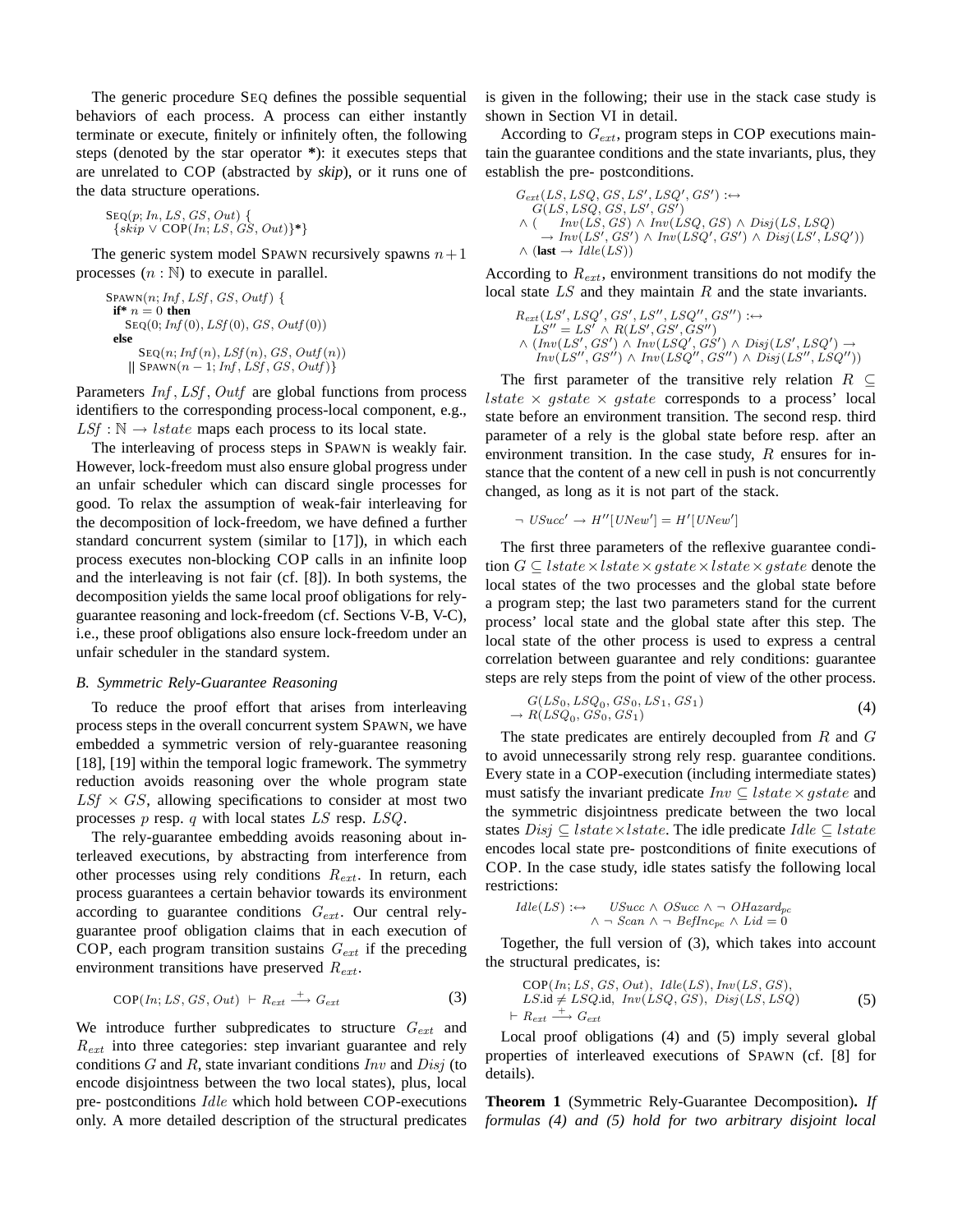*states* LS, LSQ*, the global state* GS *and some transitive rely predicate* R*, reflexive predicate* G*, symmetric predicate* Disj *and predicates* Idle *and* Inv*, then:*

$$
SPANN(n; ...), \Box R_{SPANN}, \text{Init} \vdash \Box \varphi
$$

*where*  $\varphi : \leftrightarrow \varphi_G \land \varphi_{Inv} \land \varphi_{Disj} \land \varphi_{Idle}$ *. According to*  $\varphi_G$ *, each system step is a guarantee step* G *which does not modify the local state of other processes.*

$$
\vartheta G : \leftrightarrow \exists p \le n. \forall q \ne p. \quad G(LSf(p), LSf(q), GS, LSf'(p), GS')
$$
  

$$
\land LSf'(q) = LSf(q)
$$

*The invariant conditions hold for all processes at all times*

$$
\varphi_{Inv} : \leftrightarrow \forall p. Inv(LSf(p), GS) \land Inv(LSf'(p), GS')
$$
  
\n
$$
\varphi_{Disj} : \leftrightarrow
$$
  
\n
$$
\forall p \neq q. Disj(LSf(p), LSf(q)) \land Disj(LSf'(p), LSf'(q))
$$

*and all processes are in their idle states just before they invoke* COP, according to  $\varphi_{Idle}$ .

The overall system starts in an initial state satisfying *Init*, which must imply Inv, Disj and Idle for all processes. The *system*'s environment behavior is restricted by a further rely condition  $R_{\text{SPAWN}}$  which is the identity relation over all reference parameters in SPAWN. A weaker system rely could be defined to account for an external garbage collector which removes unused locations from the global heap, but this is not required here.

#### *C. The Decomposition of Linearizability and Lock-Freedom*

**Linearizability** Basically, we prove linearizability –the major correctness property of lock-free algorithms– by locating the linearization point of each operation during its execution. Our current approach suffices to verify linearizability of algorithms that have an internal linearization point (within the code of the executing process), even when its location depends on system behavior. This is possible, since future states of an interval can be easily analyzed in ITL (refer to [9] for details).

Conceptually, the linearization point of an execution of COP is determined in a refinement proof using an abstraction function  $Abs \subseteq qstate \times astate$  (a partial function defined on global states that satisfy  $Inv$ , which returns a corresponding abstract state). In the stack example, Abs maps a linked list representation of the stack to a finite algebraic list  $St$  of its data values.

$$
Abs(Top, H, []) : \leftrightarrow Top = null
$$
  
\n
$$
Abs(Top, H, v + St) : \leftrightarrow Top \neq null \land Top \in H
$$
  
\n
$$
\land H[Top].val = v
$$
  
\n
$$
\land Abs(H[Top].nxt, H, St)
$$

To prove linearizability, one has to show that each concrete operation from COP, non-atomically refines a corresponding abstract operation, which is defined in a further generic procedure AOP. In the case study, AOP is the non-deterministic choice between an abstract push or pop, or a sequence of mere skip steps for the scan and reset operations, which leave the stack unchanged.

$$
AOP(In; St, Out) {\n\nAPush(In; St) \vee APop(:, St, Out) \vee skip^* }
$$

APush $(In; St)$  { skip<sup>\*</sup>;  $St := push(In, St); skip^*$ }

 $APop$  $>; St, Out)$  { **let**  $Lo = empty$  **in** { skip∗; **if**\*  $St \neq [ ]$  **then**  $\{Lo := top(St), St := pop(St)\};$ skip<sup>\*</sup>;  $Out := Lo$ }}

Fig. 3: Formal definition of the abstract stack operations.

Figure 3 shows the abstract stack operations APush and APop. They use atomic operations *push* resp. *pop* to add resp. remove an element from St at concrete linearization points and additional skip steps at non-linearization points.

Refinement (i.e., trace inclusion) between COP and AOP is simply expressed as  $COP \vdash AOP$  in the framework. Hence the process-local proof obligation for linearizability is:

$$
COP(In; LS, GS, Out),\n\square \t(LS'' = LS' \wedge R(LS', GS', GS'')\n\wedge Inv(LS, GS) \wedge Inv(LS', GS')\n\wedge Abs(GS, AS) \wedge Abs(GS', AS')), \tIdle(LS)\n+ AOP(In; AS, Out)
$$
\n(6)

(6) is based on the established conditions  $\varphi_G, \varphi_{Inv}$  and  $\varphi_{Idle}$ from Theorem 1. In particular, since  $\varphi_G$  implies that system steps never change other local states, the executing process may assume that its local state is not concurrently changed. Moreover, since each system step satisfies its guarantee, it is a rely step for other processes according to (4) and we may assume  $R$  for environment steps in (6).

**Theorem 2** (Decomposition of Linearizability)**.** *In a setting in which the preconditions of Theorem 1 and proof obligation (6) hold for a suitable abstraction function* Abs*, the concurrent system* SPAWN *is linearizable [2].*

**Lock-Freedom** Lock-free data structures ensure that even when single processes crash, no deadlocks occur. In the stack example, single push and pop operations can be forced to always retry their loop if another process modifies the global top pointer. If such an interference occurs, it is the interfering process which terminates its current execution and without interference, the current process terminates.

We capture this intuitive argument using an additional reflexive and transitive relation  $U \subseteq gstate \times gstate$  to describe interference freedom ("unchanged"). To prove lockfreedom, one has to do two process-local termination proofs for each data structure operation. First, termination without  $U$ -interference and second, termination after violating  $U$  in a step:

$$
\Box \ (\Box \ U(GS',GS'') \to \Diamond \ \mathbf{last})
$$
  

$$
\Box \ (\neg \ U(GS,GS') \to \Diamond \ \mathbf{last})
$$

Together, the process-local proof obligation for lock-freedom, (again) based on properties  $\varphi_G$ ,  $\varphi_{Inv}$  and  $\varphi_{Idle}$  from Theorem 1, is as follows (cf. [8], [10] for details).

$$
COP(In; LS, GS, Out),
$$
  
\n
$$
\square \quad (LS'' = LS' \land R(LS', GS', GS'')
$$
  
\n
$$
\land Inv(LS, GS) \land Inv(LS', GS')), \text{ Idle}(LS)
$$
  
\n
$$
\vdash \square \ ((\square \ U(GS', GS'')) \lor \neg \ U(GS, GS') \to \Diamond \text{ last})
$$
\n(7)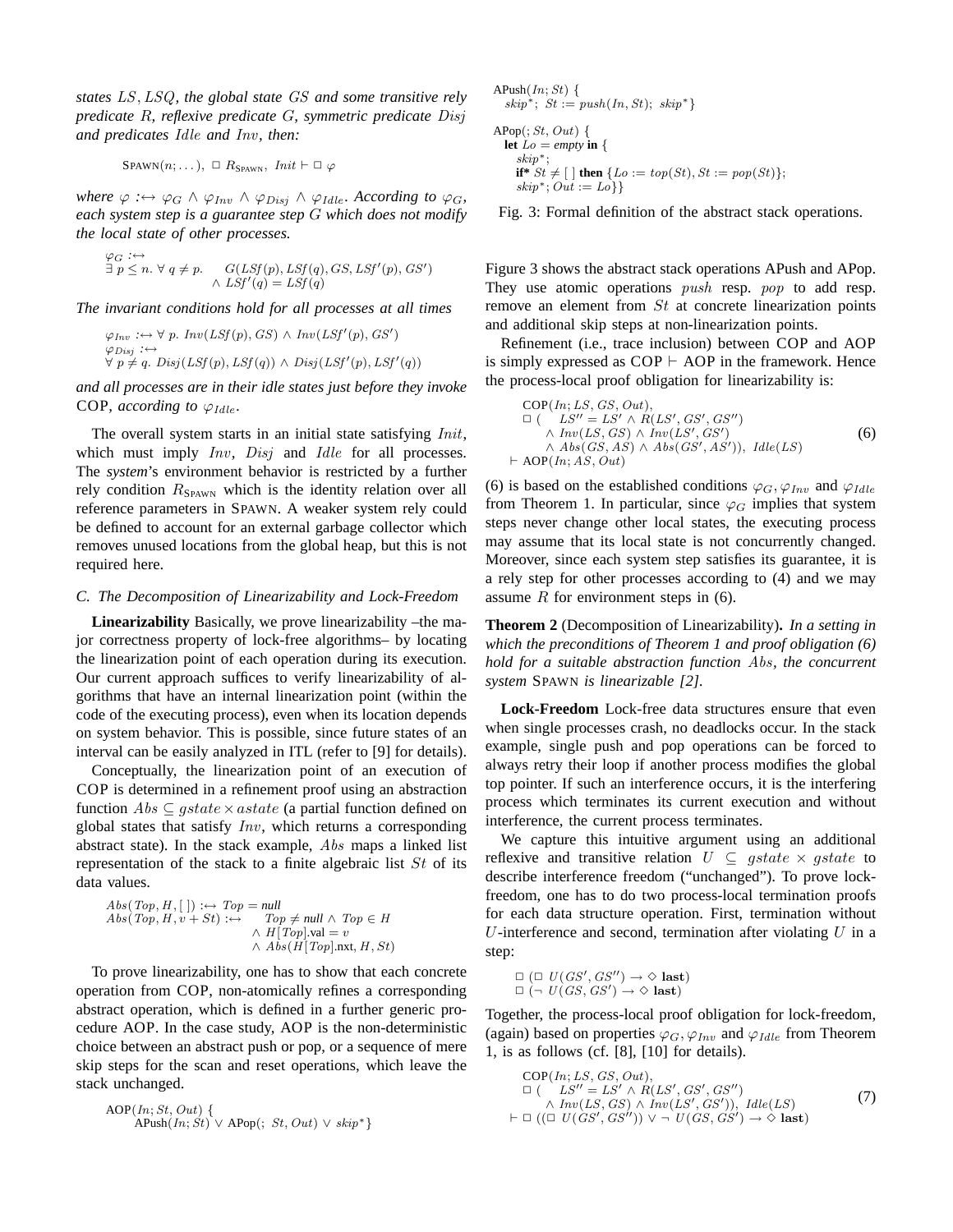**Theorem 3** (Decomposition of Lock-Freedom)**.** *In a setting in which the preconditions of Theorem 1 and proof obligation (7) hold for a reflexive and transitive relation U, the concurrent system* SPAWN *is lock-free.*

#### VI. VERIFYING THE STACK WITH HAZARD POINTERS

The introduced reduction theory can be applied to verify the stack, considering two representative processes only. This is possible, since a retired location  $r$  can only be freed by the process, which has removed  $r$  from the stack and then retired it. Thus when a process is in its hazardous code region, there is at most one other process which could free its critical pointer.

#### *A. Central Properties of Hazard Pointers*

Two central invariant properties of the hazard pointers method ensure that heap access errors do not occur in hazardous code regions and in deallocation steps respectively.

$$
HPR_{valid} \subseteq H \tag{8}
$$

$$
RL \subseteq (H - LDS) \tag{9}
$$

According to (8), each validated hazard pointer is in the application's heap at all times, i.e., it is never freed (cf. (1)). This central property correlates with GC where one may assume that a heap location  $r$  is not concurrently freed if it is just referenced by a pointer in some operation. With hazard pointers, one can make the same assumption if  $r$  is covered by a *validated* hazard pointer.

Before a process  $p$  validates a location  $r$ , however, it can be concurrently freed by another process  $q$  and arbitrarily reused even if  $p$  has already set its hazard pointer to  $r$ . This happens when  $HPR_p := r$  is executed after the location has been retired by  $q$ , and  $q$  has passed  $p$ 's hazard pointer entry in its current traversal of HPR.

Property (9) ensures that retired locations are in the application's heap, but not in the lock-free data structure. This has two major consequences. First, deallocation steps are safe, as they do not affect locations which are not in the application's heap. Second, succeeding validations (a location is in LDS at that time) imply that the validated location is currently not retired, hence not a deallocation candidate of any current scan.

Two further central properties of hazard pointers ensure that no ABA problem occurs.

$$
\text{if } r \in HPR_{valid} \text{ then } r \notin NEW \tag{10}
$$

$$
\text{if under GC: } H''(r) = H'(r) \text{ then}
$$
\n
$$
\text{if } r \in HPR_{valid}: H''(r) = H'(r) \tag{11}
$$

(10) states that if a location  $r$  is covered by a validated hazard pointer, then it is not reused, i.e., it is not reinserted in the data structure which averts the ABA problem. This property is also related to GC, where a heap location is not reused as long as it is referenced in some operation. Hence, the environment assumption (11) holds: if the contents of a heap location  $r$  are not concurrently changed in an environment with GC, then they also remain unchanged when  $r$  is covered by a validated hazard pointer.

| Pred             | <b>Name</b>     | <b>Property</b>                                                                                           |
|------------------|-----------------|-----------------------------------------------------------------------------------------------------------|
| Inv              | $\varphi_t$     | $OHazard_{pc} \wedge \text{ } OTop \neq null$<br>$\rightarrow$ OTop $\in$ H $\land$ HPR(Id) = OTop        |
|                  | $\varphi_{rl}$  | $\forall r \in RL$ . $r \neq null \land r \in H \land$<br>$\neg$ reach $(Top, r, H)$                      |
|                  | $\varphi_{nod}$ | $\neg \text{dups}(RL)$                                                                                    |
|                  | $\varphi_{rm}$  | $OHazard_{pc} \wedge OSucc \rightarrow \neg reach(Top, OTop, H)$                                          |
|                  | $\varphi_n$     | $\neg$ USucc $\rightarrow$ UNew $\neq$ null $\land$ UNew $\in$ H $\land$<br>$\neg \, reach(Top, UNew, H)$ |
|                  | $\varphi_{st}$  | $\exists St. Abs(Top, H, St)$                                                                             |
|                  | $\varphi$ ill   | $Id >$ MAXID $\rightarrow RL = [] \wedge \text{Idle}(LS)$                                                 |
| Disj             | $\delta_{ish}$  | ishazard(LS, LSQ)                                                                                         |
|                  | $\delta_{rl}$   | disj(RL, RLq)                                                                                             |
|                  | $\delta_{trl}$  | $OHazard_{nc} \wedge OSucc \rightarrow OTop \notin RLq$                                                   |
|                  | $\delta_{rm}$   | $OHazard_{pc} \wedge OSucc \wedge OHazardq_{pc} \wedge OSuccq$<br>$\rightarrow$ OTop $\neq$ OTopq         |
|                  | $\delta_{nrl}$  | $\neg$ USucc $\rightarrow$ UNew $\notin$ RLq                                                              |
|                  | $\delta_{tn}$   | $OHazard_{pc} \wedge \neg$ USuccq $\rightarrow$ OTop $\neq$ UNewq                                         |
|                  | $\delta_{nn}$   | $\neg$ USucc $\wedge \neg$ USuccq $\rightarrow$ UNew $\neq$ UNewq                                         |
| $\boldsymbol{R}$ | $\rho_t$        | $OHazard_{pc}^{\prime} \wedge \textbf{OTop'} \neq null$<br>$\rightarrow H''[OTop'] = H'[OTop']$           |
|                  | $\rho_n$        | $\neg$ $USucc' \rightarrow H''[UNew'] = H'[UNew']$                                                        |
|                  | $\rho_{hp}$     | $HPR''(Id') = HPR'(Id')$                                                                                  |
| G                | $\gamma_{nol}$  | prnoleak(LS, GS, LS', GS')                                                                                |
|                  | $\gamma_R$      | $\boldsymbol{R}$                                                                                          |

TABLE I: Formal verification conditions for the stack with hazard pointers and under GC (bold script).

#### *B. Memory-Safety and ABA-Prevention of the Extended Stack*

Properties (8) - (11) are specialized to verification conditions which ensure memory-safety and ABA-avoidance for the extended stack from Figure 2. To improve readability, we have summarized all conditions in Table I, where column **Pred** contains the (structural) predicate which subsumes the properties from column **Name**; the properties in bold script are the verification conditions of the stack under GC, which we have simply reused, due to the aforementioned relation between hazard pointers and GC.

**Absence of Access Errors** The stack-specific counterpart of generic property (8) ensures that the snapshot pointer is allocated (and covered by a validated hazard pointer) in the hazardous code region of pop  $(\varphi_t)$ . The stack-specific version of (9) implies that retired locations are allocated and disjoint from the stack  $(\varphi_{rl})$ , where a standard reachability predicate checks whether a location r is in the stack reach(Top, r, H). Together, verification conditions  $\varphi_t$  and  $\varphi_{rl}$  ensure that no heap access errors occur in pop and scan.

To sustain  $\varphi_t$  at all times in every possible execution, the validated hazard pointer  $\widehat{OTop} = HPR(Id)$  used in a pop operation of process p ( $OHazard_{pc}$  holds, Id is the process identifier of  $p$ ) must not be freed by any process  $q$ . The worst case is that q has retired  $\widehat{OTop}$ , just traverses  $HPR$ , but has not yet collected it ( $\widehat{OTop} \in RLq - PLq$ ). Then q must not have passed the entry of p yet ( $Lidq \leq Id$ ) and if it has reached p's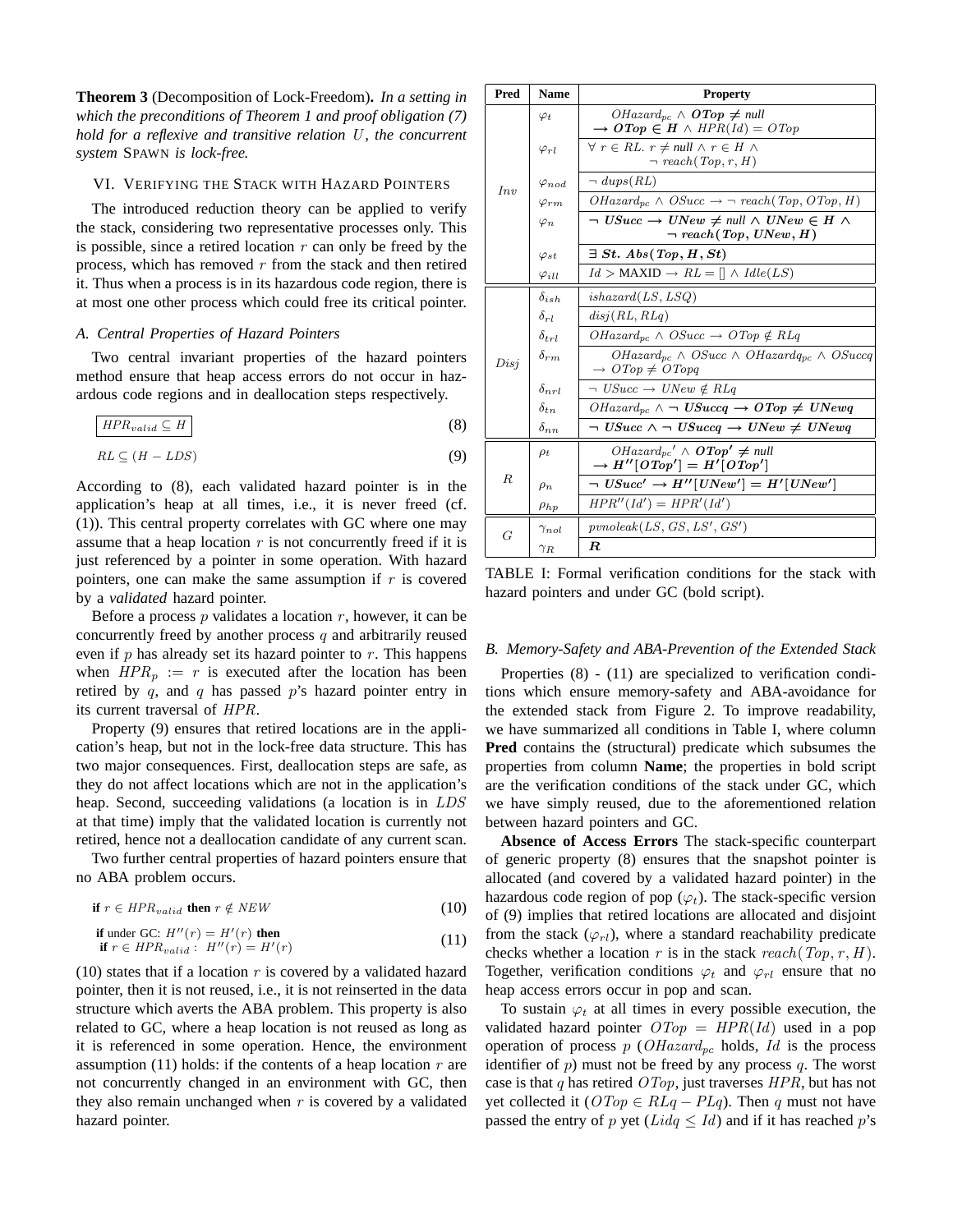entry, it must store  $\langle OTop \rangle$  in the local variable  $Lhpq$  to ensure that it is collected. Invariant ishazard encodes this criterion precisely:

 $ishazard(LS, LSQ) :\leftrightarrow$ **if**  $OHazard_{pc} \wedge OTop \in (RLq - PLq) \wedge Scanq$  **then if** BefIncq<sub>pc</sub> **then**  $Lidq < Id$   $\vee$   $(Lidq = Id \wedge Lhpq = OTop)$ **else** Lidq ≤ Id

To sustain invariant  $\varphi_{rl}$  at all times, we must establish that retired lists are always duplicate free and pairwise disjoint  $(\varphi_{nod}, \delta_{rl})$ . Otherwise, a retired list might contain a freed location after a deallocation step. Furthermore, three basic heap-disjointness properties are necessary: removed locations (which are subsequently retired) must be disjoint from the stack and they must not be concurrently retired, plus, concurrently removed locations must be disjoint ( $\varphi_{rm}, \delta_{trl}, \delta_{rm}$ ).

To ensure that heap access faults do not occur in push either, we claim that new cells that have not been inserted yet, are always allocated ( $\varphi_n$ ) and never (concurrently) retired ( $\delta_{nrl}$ ), hence never freed.

**Absence of Leaks** The hazard pointers method avoids memory leaks, i.e., all heap locations are either in the lock-free data structure or owned by a process. In terms of the stack, this heap-global property is defined as

 $noleak(LSf, GS) :\leftrightarrow$  $\forall r \in H$ . reach(Top, r, H)  $\lor \exists p$ . owns(r, LSf(p))

where a process owns its new, removed and retired locations.

 $owns(r, LS)$ :  $\leftrightarrow$  $(¬'USucc ∧ UNew = r)$  $\vee$  (OHazard<sub>pc</sub> ∧ OSucc ∧ OTop = r)  $\vee$  r ∈ RL

We decompose the absence of leaks to a process-local guarantee condition pvnoleak, which guarantees that each process step preserves ownership of a reference  $r$ .

 $p$ vnoleak $(LS, GS, LS', GS') : \leftrightarrow$  $\forall r. r \notin H \lor reach(Top, r, H) \lor owns(r, LS)$ <br>  $\rightarrow r \notin H' \lor reach(Top', r, H') \lor owns(r, LS')$ 

**ABA-Prevention** The stack-specific version of property (10) ensures that the validated snapshot pointer in pop is not reused, thus it is disjoint from (other) new cells  $(\delta_{tn})$ . The specialization of (11) yields a rely condition which ensures that the snapshot's contents are immutable in the hazardous code region of pop  $(\rho_t)$ . Hence, an ABA problem does not occur between the execution of lines O12 and O13. An ABA problem is avoided in push as well, since the contents of a new cell remain unchanged according to rely condition  $\rho_n$ . To maintain this rely for the other process, when the current push process updates the new cell's next reference (line U8), new cells must be disjoint  $(\delta_{nn})$ .

Finally, two simple verification conditions ensure that a process' hazard pointer entry is not concurrently modified  $(\rho_{hp})$  and that illegal processes are irrelevant  $(\varphi_{ill})$ . We note that all structural predicates from Table I, except for  $Disj$ , are defined as the conjunction of their subproperties. To ensure symmetry of the disjointness predicate, we use the following stronger definition.

$$
Disj(LS,LSQ) : \leftrightarrow disj(LS,LSQ) \land disj(LSQ,LS)
$$
  

$$
disj(LS,LSQ) : \leftrightarrow \delta_{ish} \land \dots \land \delta_{nn}
$$

The full guarantee  $G$  of each process includes all rely conditions R, to ensure that guarantee steps are rely steps for other processes (cf. (4)).

**The Main Proof** The main effort of the case study is to prove the rely-guarantee proof obligation  $(5)$  – sustainment of the verification conditions during steps of each operation. We proceed by case analysis over  $\text{OP} \in$ {Scan,Pop,Push, Reset}. The proof resembles a Hoare-style proof of a sequential program. We use  $\rightarrow$  induction for loops and consecutively, symbolically execute each program statement in OP according to Section IV. Only major arguments are outlined.

### **Lemma 1** (Op  $\stackrel{+}{\longrightarrow}$ ).

 $Op, LS.id \leq MAXID, Idle(LS), Inv(LS, GS),$  $LS_id \neq \overline{LS}Q_id$ ,  $Inv(LSQ, GS)$ ,  $Disj(LS, LSQ)$  $\vdash$   $R_{ext} \stackrel{+}{\longrightarrow} G_{ext}$ 

*Proof:* OP  $\equiv$  *Scan:* It is rather subtle to establish the symmetric version of *ishazard* (*ishazard*( $LSQ, LS$ )) when the current process switches to the next hazard pointer entry (line S7). This step must not miss a validated hazard pointer  $OTopq$  of the other process q if the current process p has retired, but not yet collected it  $(OTopq \in RL - PL)$ . If the snapshot  $Lhp$  (of the current  $HPR$  entry) is not null, we know from previous symbolic execution that it is in PL. If the current iteration examines  $q$ , the symmetric version of *ishazard* before this step implies that  $Lhp = OTopq$ , i.e., the validated hazard pointer has just been collected in the current iteration ( $\text{Orp }q \in PL$ ).

In the deallocation step (line S10), the symmetric version of ishazard ensures that the validated snapshot location of the other process is not freed  $(\varphi_t)$ . The proof is by contradiction: if the other process is in its hazardous code region and its snapshot pointer is in  $RL-PL$ , then (the symmetric version of) ishazard before this step implies that the current process must not have finished its traversal. However, the current process is in its second scan loop already (technically, the contradiction is MAXID + 1 =  $Lid \leq Idq \leq$  MAXID).

OP  $\equiv Pop$ : In the succeeding hazard pointer validation step (lines O10 / O11),  $\varphi_t$  and *ishazard* can be established, since the hazard pointer is in the data structure, hence allocated and not concurrently retired.

Immediately after removal of the snapshot  $\widehat{OTop}$  from the stack (line O13), we know from  $\varphi_{rl}$  that it can not be in the current process' retired list RL. Hence, we can establish  $\varphi_{rl}$ again in the retiring step (line O16), since both  $\widehat{OTop}$  and  $RL$ are local.

OP  $\equiv$  Push: The allocation step (lines U3 / U4) resets the contents of a new cell. However, it does not affect allocated locations and thus neither rely condition  $\rho_n$  nor  $\rho_t$  of the other process are violated. We additionally establish  $UNew \notin RL$  in this step which allows to prove disjointness of retired locations from the data structure  $(\varphi_{rl})$ , when the new cell is added to the stack (line U9).

 $Op \equiv$  Reset: The reset of a hazard pointer entry is safe, since it happens outside of the hazardous code region in pop.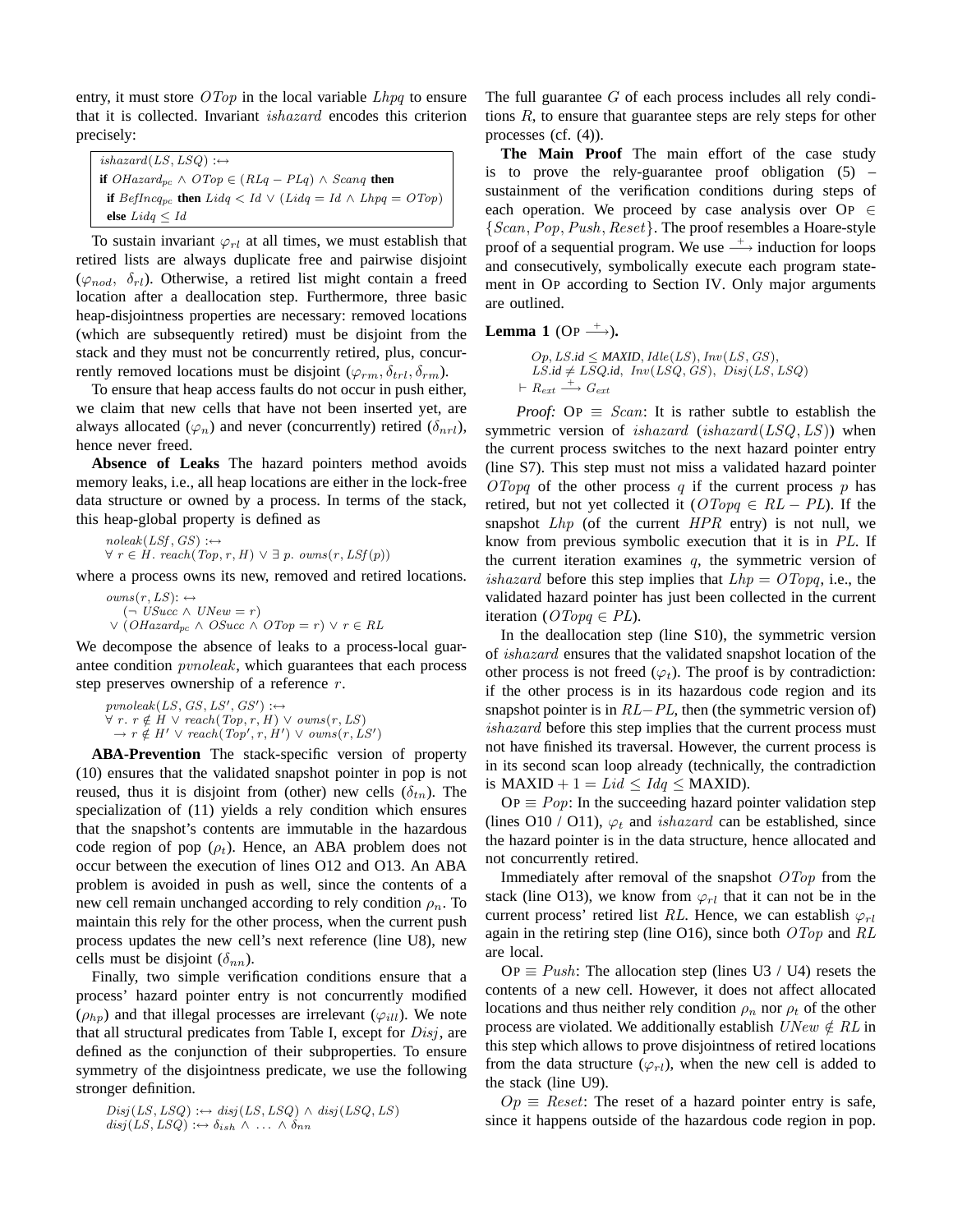#### *C. Linearizability and Lock-Freedom of the Stack*

**Preservation of Linearizability** The actual proof of linearizability (proof obligation (6)) is not described in more detail, since it resembles our former proof under garbage collection [8], [9]. It distinguishes between the four possible concrete operations. In case of the hazard pointer operations scan and reset, each concrete step refines an abstract skip step. In particular, the deallocation step (lines S9 / S10) does not affect the stack, as retired locations are disjoint from the stack  $(\varphi_{rl})$ .

The extended pop operation still has one linearization point in line O5 if the stack is empty, or else in line O13 if the CAS succeeds. Rely  $\rho_t$  ensures that the next reference of the snapshot cell and its value are immutable. Thus the successful CAS corresponds to an abstract pop, returning the correct value. In case of a push operation, the linearization point is the successful CAS. Rely  $\rho_n$  ensures that the initial value of the new cell and its next reference are immutable. Hence, the successful CAS corresponds to an abstract push of the invoked value.

**Preservation of Lock-Freedom** According to (7), the proof of lock-freedom requires termination proofs for each data structure operation if environment behavior is restricted according to  $U$  and if a step violates  $U$ . We determine the unchanged relation as identity over the top-of-stack pointer.

$$
U(GS_0, GS_1) :\leftrightarrow Top_1 = Top_0
$$

It is then relatively simple (compared to [10], where we prove lock-freedom of a more complicated lock-free queue) to show that the push and pop operations terminate. Since the scan operation is wait-free, we can prove its termination without  $U$ .

$$
Scan(:,LS,GS), \ \Box \ LS'' = LS' \vdash \Diamond \ last
$$

Termination of the first scan loop uses well-founded induction over the term MAXID–Lid which decreases in every iteration. Similarly, termination of the second loop follows with an inductive argument over the number of retired locations.

#### VII. RELATED WORK AND COMPARISON

Related approaches that have been used to verify lockfree algorithms, can be classified according to their degree of automation as follows.

**Automatic Approaches** No current automatic technique proves correctness or lock-freedom, without assuming GC.

Model Checking is good at quickly finding bugs in concurrent algorithms [20]. Yet it only checks short executions of a few processes and thus possibly provides counterexamples, but not full proofs. Shape Analysis in contrast proves linearizability in systems with an unbounded number of processes [21].

An automatic approach for verifying linearizability is taken by Vafeiadis et al. [22] based on rely-guarantee reasoning and separation logic (RGSep). To verify lock-freedom, RGSep is substantially extended in [23], while our approach integrates correctness and liveness analysis in one logical framework.

**Interactive Verifications** As far as we know, there is no interactive (mechanized) verification of a lock-free algorithm with hazard pointers. [24] describes an automata-based proof of linearizability of a lock-free queue, considering the less advanced reclamation technique of modification counters [4]. To verify the dequeue operation which has a conditional linearization point that depends on system behavior, backward simulation is used, while we have verified linearizability (and lock-freedom) without additional techniques (cf. [9], [10]).

**Manual Proofs** Michael himself [6] gives a semantic verification condition which ensures safe memory reclamation for an arbitrary lock-free algorithm with hazard pointers. This global condition requires the existence of a time in the past from which a hazardous location is safely covered by a hazard pointer. Our concrete verification of the stack formally resembles Michael's arguments, while avoiding both global reasoning and reasoning about the past.

There are two formal pen and pencil proofs of a Treiberlike stack with hazard pointers. Parkinson et al. [7] apply concurrent separation logic (CSL) to verify the stack, focusing on heap-modular reasoning and fractional permissions. Their central correctness argument states that after a hazard pointer covers a location  $t$ , it can not be removed from the stack and then reinserted (which avoids the ABA problem). They use history variables to capture this property, while we ensure ABA avoidance by directly claiming immutability of cell contents in a simple rely condition  $(\rho_t)$ .

Fu et al. [25] verify the stack in a new program logic for history (HLRG), which extends previous work by Feng et al. [26]. It provides temporal operators of the past only and evaluates state assertions in the last state of an execution. Thus their logic is inherently limited to finite executions. Their operation "retireNode(t)" is not lock-free, since it does not complete when location  $t$  is covered by a hazard pointer and the associated process fails. However, the combination of temporal logic, rely-guarantee reasoning and separation logic is a promising approach that is relevant for our future work.

Both related formal verifications [7], [25] view the stack as an implementation of a lock-free memory allocator which integrates hazard pointers in its access operations, abstracting from cell data. In contrast, we abstract from the underlying memory allocator and focus on a lock-free data-stack implementation in an environment without garbage collection. HLRG and CSL are based on separation logic and use abstract code annotations in their verification, while we use refinement (separating concrete from abstract code). They benefit from the implicit treatment of different heap locations by the separating conjunction operator, while we have to encode some disjointness properties explicitely. Their verification considers memorysafety and structural invariance of the free-stack only. They prove neither linearizability nor lock-freedom of the stack. Their proofs use global conditions which quantify over all processes, without exploiting the symmetry of the reclamation technique.